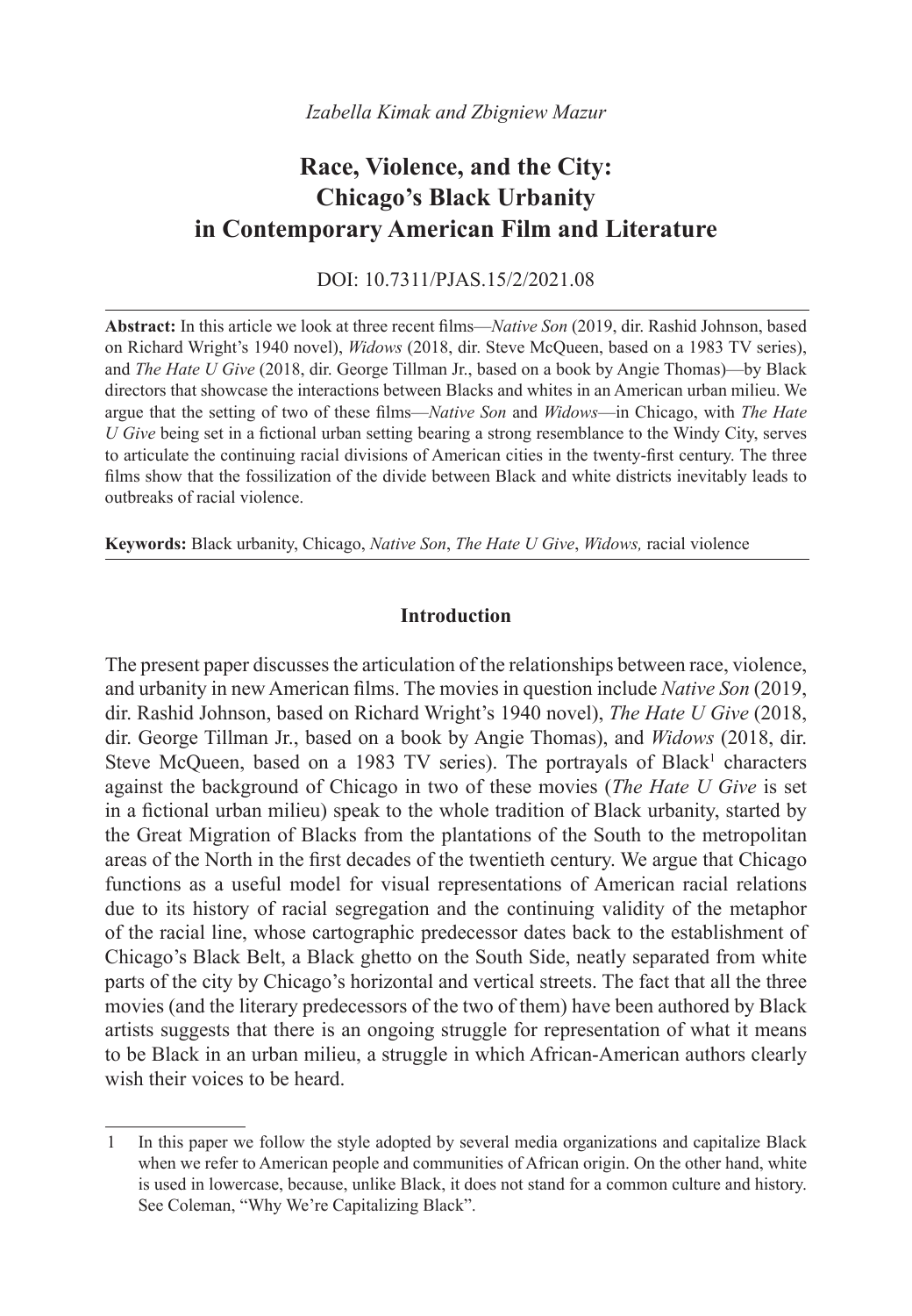What links all the three movies is the motif of violence as an apparently inevitable part of African-American urban experience and the fact that, as adaptations of two well-known literary texts and of a British TV show, they all attempt to reconstruct earlier interpretations of Black urbanity and offer their new visualizations through film. *Native Son* and *The Hate U Give* present their twenty-first-century cities as still divided into clearly demarcated Black and white zones, with racial tensions and prejudice resulting in outbursts of violence. In *Widows*, Steve McQueen uses the popular format of the heist movie and the plot of a TV series to offer an intelligent and moving portrayal of the space of the twenty-first-century Chicago and the current transformations of the city's race relations.

#### *Native Son*

The first case study that we focus on to discuss the construction of Black urbanity is the seminal novel by Richard Wright, *Native Son*, published in 1940, and its recent cinematographic revisioning in Rashid Johnson's 2019 film. To begin with the novel, Isabel Soto maintains that "space functions as a major structural and organizing principle, driving the novel at the levels of plot…, theme and rhetoric" (23). Our claim is that despite the passing of several decades between the publication of the novel and the release of the movie, during which significant events occurred that had a bearing on the political status and artistic productions of Blacks, the major one being the Civil Rights Movement of the 1960s and 70s, Johnson's film offers hardly any reconceptualization of Black urbanity as construed by Wright. As controversial as this view on the fossilization of Chicago's Black urbanity may seem, it appears valid and convincing when interpreted with the use of Henry Lefebvre's theory of social production of space.

With the use of Henry Lefebvre's triad of spatial concepts, Chicago's Black space in Richard Wright's novel can be interpreted in terms of its representation of the social production of space. Lefebvre's triad consists of three elements: perceived space (spatial practice), conceived space (representation of space) and lived space (representational space). These are connections and relationships among the elements of the triad which show how people produce space and how socially produced space influences their lives (Lefebvre, esp. 1-61). The protagonist of the novel, Bigger Thomas, inhabits the territory which is in many ways the product of the abstract representation of space, based on the visions, principles, and beliefs of the people in power: city planners, policy makers, housing contractors, and estate owners. In part, these ideas produce the South Side as a racially segregated place, imposing the values of late capitalism and racial politics on urban space. The social space of the Black Belt is also constructed by spatial practice: actions, interactions, and daily routines, collective and individual, the visible and observable behavior of the people living in the district. Black inhabitants of the novel's Chicago co-create its space in the ways which reflect their needs, labor routines, and leisure practices. In addition, there is representational space, the unconscious space directly linked to the experience of such users of the space of Chicago as Bigger Thomas. Representational space is "directly lived through its associated images and symbols," "space which the imagination seeks to change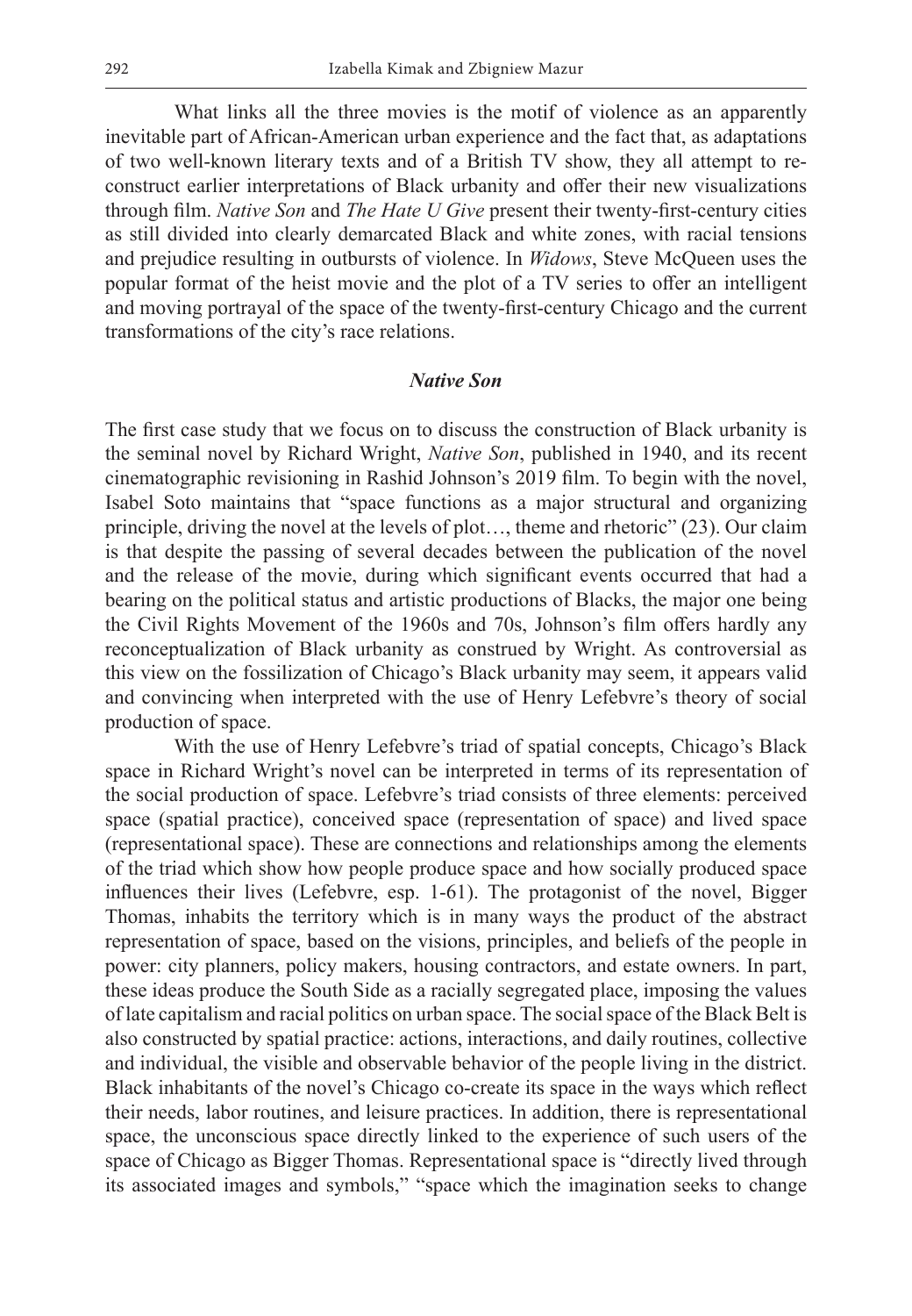and appropriate" (Lefebvre 39). It is Bigger's subjective "lived space" that stands in stark contrast to the conceived and perceived space of the Black Belt in particular and Chicago in general, resulting in the protagonist's marginalization, exclusion, sense of social injustice, and the belief in the inevitability of personal failure.

The familiar story of Bigger Thomas's inadvertent killing of a white affluent young woman in her family mansion and his subsequent attempts to escape the law evolve against the backdrop of the 1940s Chicago, a city neatly divided into two zones with clearly demarcated boundaries. The Black Belt, a Black neighborhood on the city's South Side, the only area where white real estate owners would rent apartments to Blacks, is presented in the novel as a space fraught with extreme poverty, dire living conditions, and a prevalent sense of gloom. The novel famously opens with an image of Bigger's family of four, living in one small rat-infested room in a dilapidating tenement house, owned—as it later transpires—by the father of the white girl who will be later killed by Bigger, Mr. Henry Dalton. "This prescribed corner of the city" (Wright 114), "this corner of the city tumbling down from rot" (174), "the marked-off ghettoes" (405) where Blacks are forced to live is a space that has a bearing on Black subjectivity and a sense of social determinism that Wright's naturalistic novel subscribes to, and is reflective as well of the dynamics of Black-white relations in the US of that period.

Just like the rat that he kills in the opening image of the novel, Bigger Thomas is himself driven by forces outside his control. His sense of being lost in the world is poignantly rendered in the following passage of the novel: "Sometimes, in his room or on the sidewalk, the world seemed to him a strange labyrinth even when the streets were straight and the walls were square: a chaos which made him feel that something in him should be able to understand it, divide it, focus it" (Wright 240). Pointing to the spatial imagery of the cityscape—the square walls of the buildings and the straight city streets—the excerpt presents the cityscape the protagonist inhabits as a strange labyrinth that is virtually impossible to navigate and maneuver. What propels Bigger onwards throughout the labyrinth of both the city and his life is the fact of his Blackness vis-à-vis the whites he comes into contact with. Significantly, he does not seek contact with whites out of his own volition; he is first pressured to work for Mr. Dalton by his mother so that their food stamps are not revoked and then he is forced to associate with his employer's daughter and her boyfriend due to the naïve belief of the two in the equality of the races, a belief clearly spawned by their communist worldview.

The opening image of the novel—that of the rat being frantically chased throughout the room and then killed by Bigger with a skillet—bears a striking similarity to Bigger himself being chased by the Chicago police throughout the Black Belt in a later part of the narrative. Hiding in unoccupied apartments, Bigger keeps tabs on the policemen's whereabouts thanks to the maps of the search published in daily papers, their "[s]haded portion show[ing] area already covered by police and vigilantes in search for Negro rapist and murderer [and w]hite portion show[ing] area yet to be searched" (Wright 245). The map obviously changes as the search progresses; shortly before Bigger is finally caught, he examines the most recent map in the paper:

This time the shaded area had deepened from both the north and the south, leaving a small square of white in the middle of the oblong Black Belt. He stood looking at that tiny square of white as though gazing down into the barrel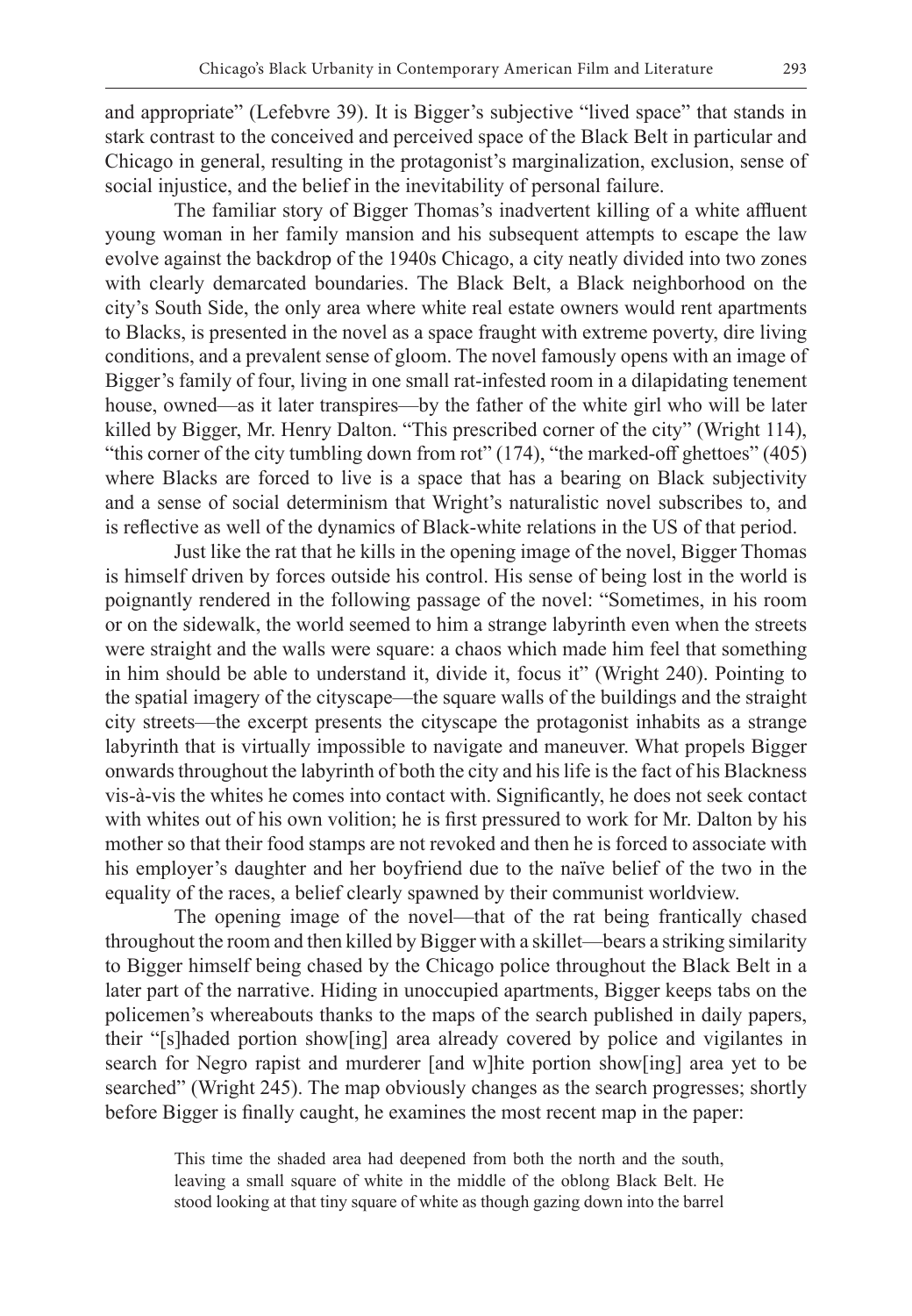of a gun. He was there on that map, in that white spot, standing in a room waiting for them to come. (256)

The maps published in the papers deploy the spatial metaphor of the color line: it is now not only the Black ghetto that is separated from the white part of the city with streets marking the boundaries of the Black Belt. Bigger visualizes himself on the map as occupying the ever shrinking white square, with the lines signaling the presence of white law enforcement closing in on him. The way in which Bigger is forced to proceed ever closer towards an imaginary center of the Black Belt appears to particularly bespeak his lack of agency in the context of the seminal theorization of city walkers offered by Michel de Certeau. As de Certeau argues, walking city streets is akin to the act of speaking, a process through which walkers create the city as a text (93, 97). The fact that Bigger has no control over the direction of his urban mobility suggests that his map of the city is not really created by him but by forces beyond his control (in this case, law enforcement). At the same time, however, as de Certeau further argues, walking is ultimately synonymous to placelessness:

To walk is to lack a place. The moving about that the city multiplies and concentrates makes the city itself an immense social experience of lacking a place—an experience that is, to be sure, broken up into countless tiny deportations (displacements and walks), compensated for by the relationships and intersections of these exoduses that intertwine and create an urban fabric, and placed under the sign of what ought to be, ultimately, the place but is only a name, the City. (103)

This lack of place, experienced according to de Certeau by any city-dweller and citywalker, is exacerbated in the case of Black denizens, like Bigger Thomas, by the fact of their powerlessness to even decide upon the directions and trajectories of their city perambulations.

Before 2019, Wright's *Naked Son* was adapted to the screen twice, in 1951 and in 1986. The 1951 black and white film, entitled *Sangre Negra*, with the controversial casting of Richard Wright himself as Bigger Thomas, was made in Argentina by French director Pierre Chenal. Its heavily censored version had only a limited distribution in the US. In the very prologue of this movie a sharp contrast is drawn between the modern, affluent white downtown of Chicago and the extremely poor Black South Side. The spatial division of the city is introduced by the off-screen narrator and the stock shots of Chicago are contrasted with the following images of primitive houses of a Black neighborhood, which were actually constructed on the film set in Buenos Aires. Although the issue of spatial segregation and its immediate relationship to racial politics is thus placed at the very center of the film's narrative, the 1951 adaptation does not further explore this question visually, as its diegetic space is mainly limited to interior locations. Apart from a few panoramic shots of downtown Chicago, the making of the film in the Windy City was impossible, both because of the anti-racist message of the script and the association of Wright with the American Communist Party. The racial mapping of the city could not be realistically shown on the screen. Instead, the camera focuses on the vivid pictures of crowded South Side slums, constructed on the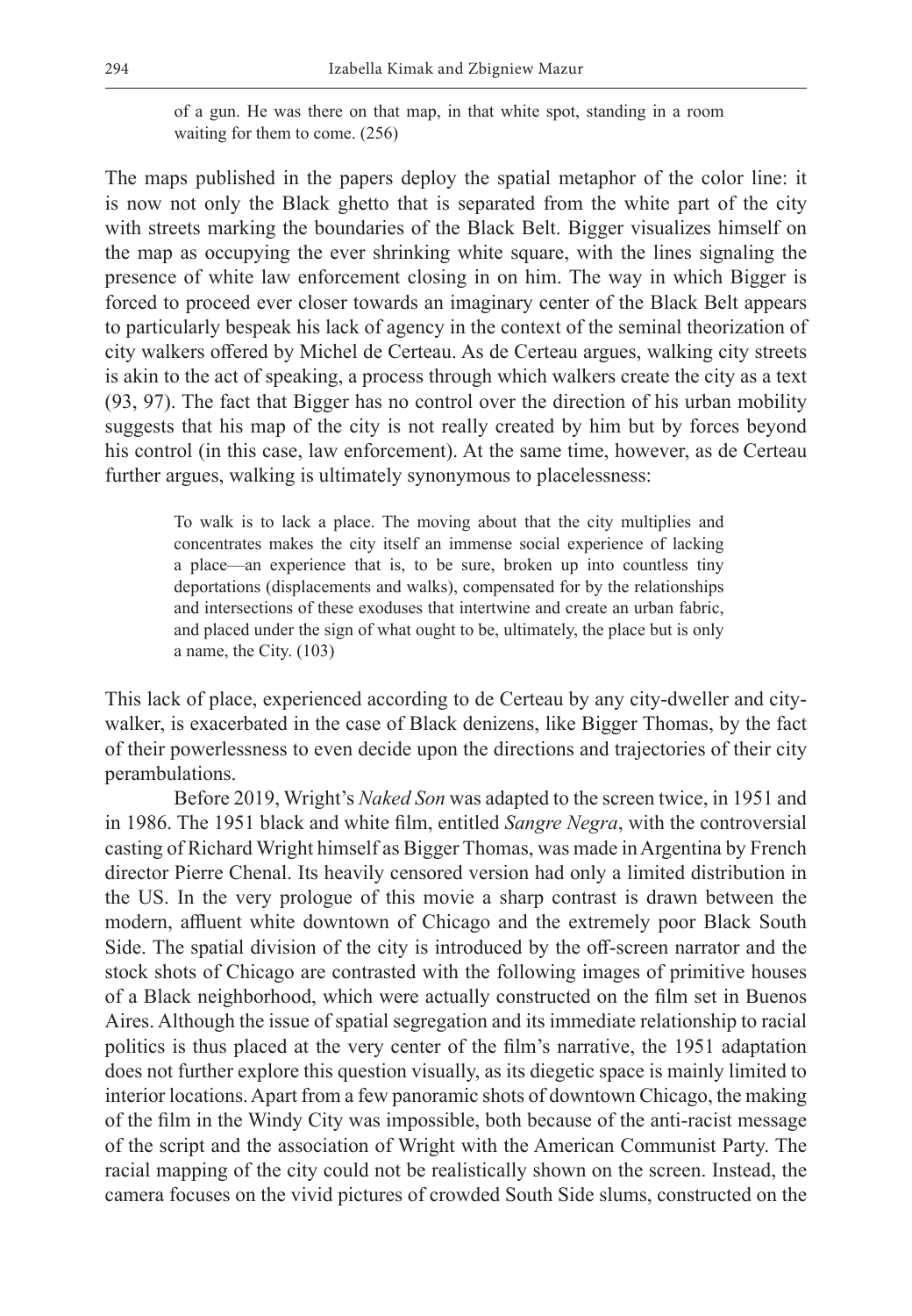set in Buenos Aires, where people are oppressed by their drab environment, living in poverty and squalor (Phu 54-55).

In 1986, Wright's novel was again adapted to the screen by Jerrold Freedman. The film was made as a historical drama, set in the 1940s, with the story largely following the plot of the book, though its original extreme naturalism was blunted by omission of several more controversial scenes and topics, such as the rape and murder of Bessie. In terms of its use of spatial categories to convey the sense of racial relations, rather than to refer to the geographical space of Chicago as a point of reference, the director and cinematographer Thomas Burstyn relied on lighting, framing, and juxtapositions of color and shapes (Laws). Bigger, just as in the novel, is often framed with "whites to either side," or against a white background. The black-and-white newspaper maps from the novel are replaced in the movie by a medley of voices, accusing and denigrating Bigger as the police follow him on a snow-covered roof. The scene of Bigger's capture follows the passage from the book (and, incidentally, the 1951 film), showing how white water from fire hoses knocks him down from a black tower (Laws).

Neither the 1951 film nor the 1986 adaptation was a financial or artistic success. One critic called them "fascinating failures" (Laws 33), while several reviewers argued that the novel was "unadaptable." Despite that, the third adaptation was produced by HBO in 2019, with Rashid Johnson, so far known for his conceptual post-black art, debuting as director. While preserving the central message of the novel about Black identity and fate being inescapably structured and determined by forces beyond individual control, the film transfers the story of the novel to Chicago in the 2010s. Thus, the adaptation of the original text is of twofold nature: the literary text is made into a cinematic one, and the story is retold from the point of view of a contemporary Black youth. The plot has been subject to considerable transformation: for example, the whole Part 3 of the novel is omitted and Bigger meets his fate when he is killed by white police officers attempting to arrest him.

This way of paying homage to Wright's novel was only partially successful. Most reviews stress that the film's Bigger (more often called just Big, played by Ashton Sanders) is a character whose motivations are much more difficult to accept than was the case with the protagonist of the novel. An outsider in the visual terms, with his hair dyed green, sporting a leather jacket and steel jewelry, he stands out as much from white people as from his Black environment. In a sequence reminiscent of Rashid Johnson's artistic projects, Big is standing motionless in front of Chicago's famous landmark, Cloud Gate, among frantically moving people. The sculpture's rounded surface reflects and distorts both the city's skyline and the human figures. Big says in the voiceover: "Hurrying around like a bunch of rats. And they are blind… taking everything in a groove, but living in a rut." The scene suggests the city has a powerful effect on its inhabitants, determining their behavior, and possibly perverting their morality.

Bigger's appearance may actually suggest that he is strong enough to withstand the pressure of all forces around him and retain his individuality anywhere he finds himself: in the bleak environment of the South Side, the majestic Chicago's downtown, and in the rich white suburbia. Big's erroneous belief in his power to have control over his life is signaled in the very first scene of the film, when the camera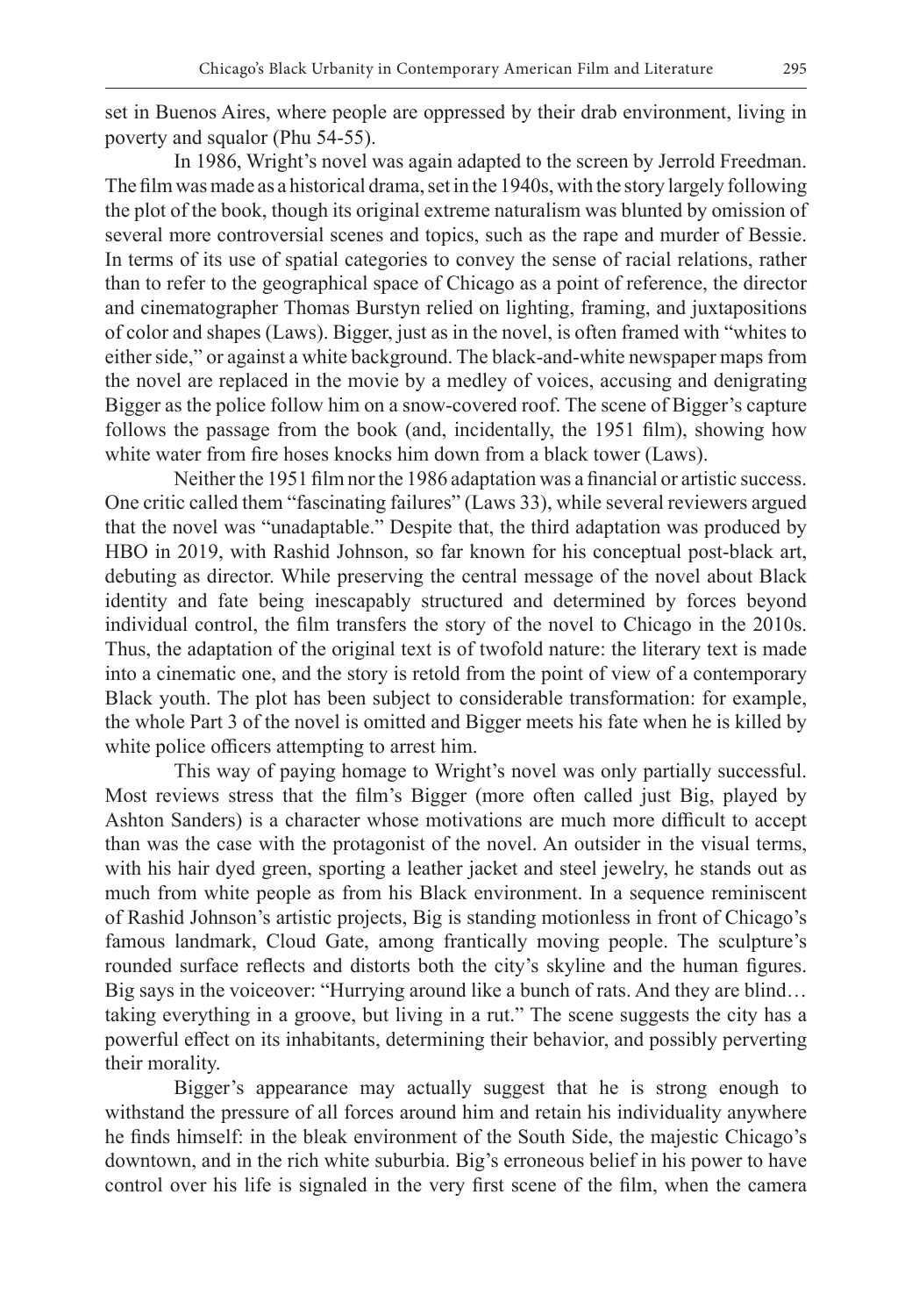shows a panoramic picture of downtown Chicago and Big appears in a window of a brick apartment block, smoking pot and saying in a voiceover: "Early morning. I've got the whole world to myself. I don't need anyone to wake me up." At the beginning of the film, Big works as a bicycle courier; he easily moves around different districts of the city and shows no sense of being restricted by the urban space around him. To the contrary, he appears to be completely at ease navigating the city. If the city is a labyrinth, Big believes he is able to easily find his way out and claim the city as his own place. To relate again to de Certeau and Lefebvre, Big is wrong in assuming he can control the territory of the city at his will: it has already been produced as "conceived space" and his movements, limited by the physical mapping of the city, will not create an original sense of space.

Chicago is shown here as a city still demarcated by invisible boundaries, separating the all-Black South Side from the affluent white districts of the city. Within the film's visual and narrative representation of Chicago, Bigger seems one of the few Blacks able to cross such boundaries, even if only to serve whites in very low social roles. There are no liminal areas, no places where the two races can interact and share social space. The visit of the white protagonists, Mary and Jan, to a soul food restaurant in the South Side leads to an awkward and disconcerting situation, provoking stares and angry comments from the Black patrons and making Big uncomfortable. It is only outside the city that the racial divisions can be crossed. The scene set on a beach of what seems to be Lake Michigan is when Big and Bessie most freely interact with Mary and Jan, playing together and talking honestly about their lives. The space of the city, with its clearly demarcated boundary lines, and their social designations, puts both whites and Blacks within the exacting template of race relations.

The white suburban district where the Daltons live is still, as it was in the book and in the earlier films, a long train ride away from the South Side. The huge mansions of the white upper class, comfortably situated outside the city, have enormous spaces under their roofs and ample land outside. In contrast, the shabby and dirty South Side tenement houses speak of years of neglect and lack of investment. However, the interior of the Thomases' apartment is no longer a shockingly squalid, filthy location. It is a simple, but well-furnished family space with a large and nicely decorated living room, where the appearance of the rat seems to be a fairly surprising event. The apartment of Big's family cannot measure up to the Daltons' residence, but does not seem to be much limiting the social aspirations or life chances of its inhabitants. Bigger has such high aspirations, even if he is unable to express what exactly they are. With his punk appearance, dislike of rap and black sports, his literary interests and passion for Beethoven, he, improbably, shares the intellectual and aesthetic space with upper class whites, such as Mr. Dalton. In many ways, Big's sense of alienation—both from whites and from Blacks—is thus presented not so much in terms of physical but abstract, cultural space (Lefebvre 49-53).

Contrary to the original novel, the use of spatial categories in Johnson's *Native Son* does not help the viewer to understand the motivations of Big's actions, which is an obvious weakness of the movie. The question of the adequacy of film's representation of Black space of Chicago seems to be more complicated. It is true that *Native Son* 2019 fails to give account of the effects of such demographic and social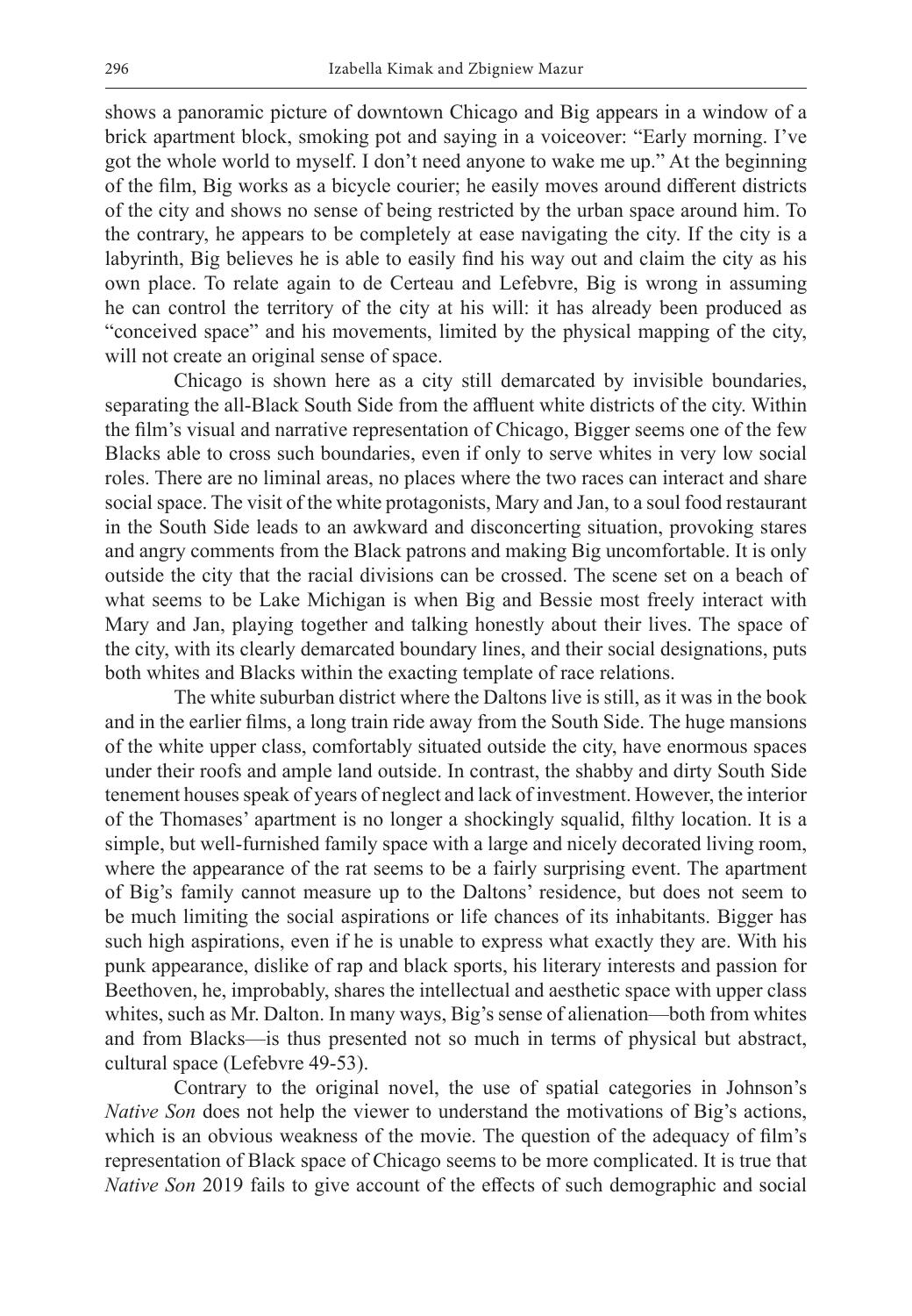processes which have affected American cities, including Chicago, since the 1940s, as, for example, increased social mobility, gentrification of city centers, the flight of Black middle class away from the ghettos, and urban migrations of new ethnic groups. The film's narrative and visual representation of Chicago insists on the fossilization of racial mapping of Black urbanity in twenty-first-century America. According to the logic of Big's story, it is as much today as it was in the 1940s that social forces predetermine the fate of urban Blacks. Going back to Lefebvre's concept of social production of space, Johnson's adaptation of the novel shows the space of twenty-firstcentury Chicago to be a result of the confluence of a new "conceived space" (the effect of new city planning and housing development), the new forms of "spatial practice" of the novel's protagonists transferred now into the contemporary urban environment, and the "lived space" of Big, reproduced from the narrative of the novel in a largely faithful fashion. Strikingly, but not surprisingly, the film's social space of Black Chicago, resulting of the connections and relationships within the new spatial triad, remains very similar to the one which Richard Wright outlined in his original narrative. When the movie premiered in 2019, its somewhat incredible narrative and the bleak, selective representation of Black urbanity might have been one of the reasons for the film's lack of box office and critical success. However, it seems that today, after the intensification of the Black Lives Matter movement, Rashid Johnson's re-invention of Wright's critical vision of Black urbanity has been significantly validated.

#### *Widows*

*Widows* is the first venture of artiste British director Steve McQueen, famous for *Hunger*, *Shame*, and *12 Years a Slave*, into the mainstream cinema. The film, an adaptation of Lynda La Plante's 1983 ITV miniseries of the same name, combines action and melodrama. The movie is set in Chicago in the middle of the 2008 recession and offers the picture of a city demarcated by racial divides and plagued by corruption and class disparities. McQueen and his script writer, Gillian Flynn, reveal that they transferred the original plot from London to Chicago, the setting which worked better for a heist movie, and which made it possible to address a plethora of interconnected issues, such as patriarchy and sexism, class conflict, and racial inequality (Kilkenny, Di Rosso).

The eponymous widows are three Chicago women who plan a robbery when a crime boss Jamal Manning (Brian Tyree Henry) demands that they pay back the money stolen by their dead husbands. Veronica (Viola Davis), grief-stricken after the death of her expert thief husband Harry Rawlings (Liam Neeson), joins forces with Linda (Michelle Rodriguez) and Alice (Elizabeth Debicki), whose husbands were also killed during the last heist of Harry's gang. In the parallel plot, Jamal competes in a local alderman election against Jack Mulligan (Colin Farrell), a candidate running for the office vacated by his father in Southwest Side's Ward 18th.

Within its entertaining, sensational plot, *Widows* offers a grim picture of Chicago's racial divide and wealth inequality. With a rapid change of locations, the camera explores the city, from the South Side to the Gold Coast. Extremes of poverty and wealth exist in near proximity, as shown in a spectacular single take in which we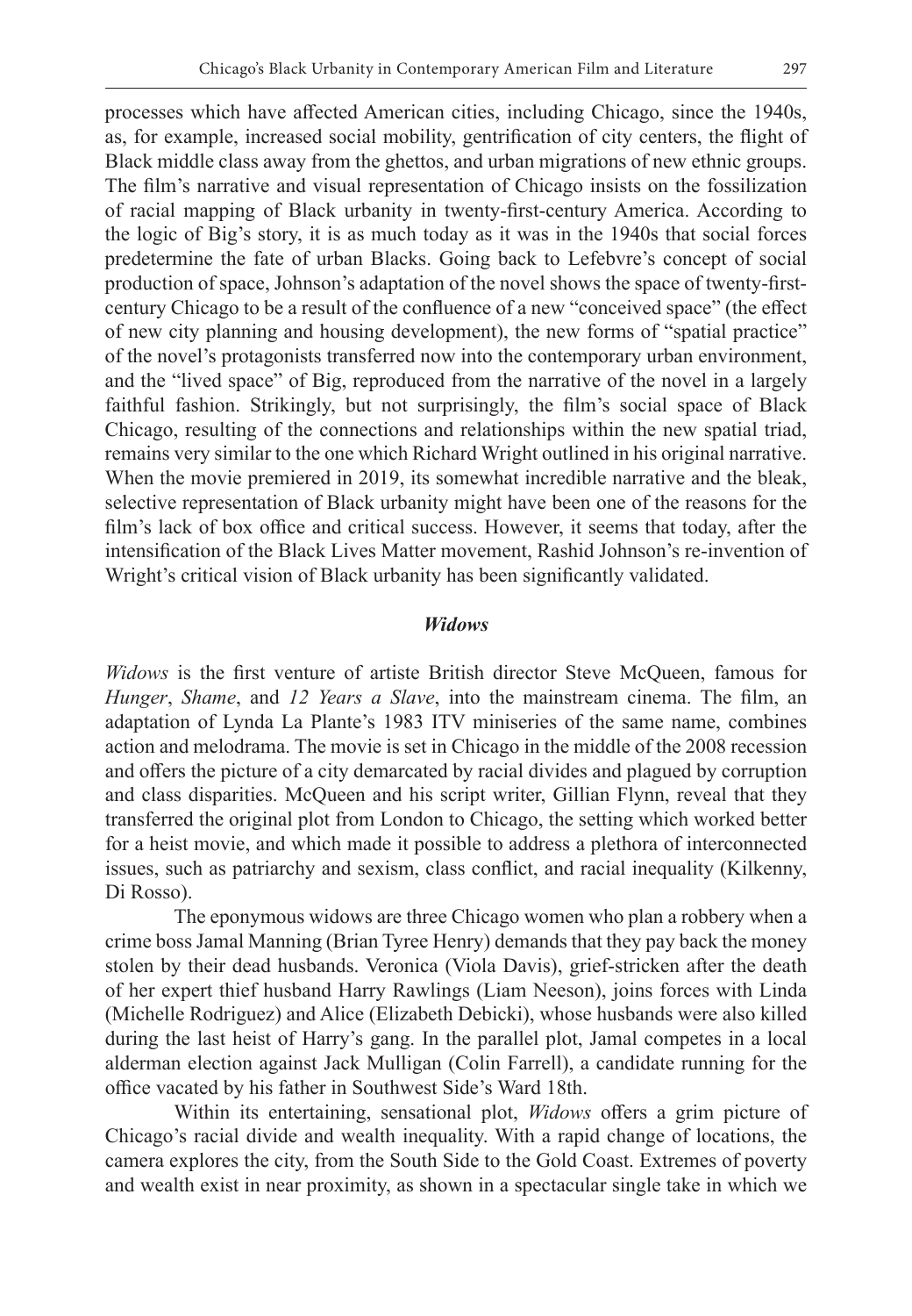see Jack go from a campaign event organized for Black constituents to his opulent and fortified—mansion, still within the district's boundaries. The camera is fixed to the car's bonnet and captures the changing landscape, from desolate slums and empty storefronts to magnificent mansions, just a few blocks away from each other. 2

The movie makes references to demographic and economic processes which are transforming Chicago's physical and social space, but is dramatically pessimistic about their outcome. The ward's demographics has changed, but Jack Mulligan still believes this is his territory, even though, as Manning tells him, he owns a house in the district, but does not really live there. Mulligan considers himself a politician of a new generation, open to ethnic and racial diversity, adapting his public image to receive endorsements from the Black community. But he is not much different from his racist father Tom (Robert Duvall). Cynical and corrupt, he uses the district's development projects for his own benefit. Jack initiates an employment program for Black women only to take a cut from each business they open. It is suggested he has taken bribes to advance an expansion of the Chicago Green Line, the project which he presents as a way of opening up his district to more business and employment opportunities. In a symbolic scene, Veronica discovers that the door to the safe room where the Mulligans keep their illegal money is hidden behind a huge 1927 ward map of Chicago, the city which Tom believes they "have made."

And if one remembers that Jack's opponent in the alderman race is unscrupulous boss of a black criminal gang, Manning, the movie tells the story of Chicago's ongoing disintegration, both in spatial and racial terms. The motifs of racial separation and incompatibility of the white and Black worlds appear on several levels of the narrative. The marriage of Harry and Veronica breaks down after their son Marcus is murdered by the police during a traffic stop, when he is shot reaching for something in his car. Harry reinvents his life with a white partner and a baby son. The widows, strikingly different in their ethnicity and class (Veronica, a middle-class African American; Alice, with a working class Polish background; and Linda, self-employed and of Latinx origin), are brought together by the imaginary narrative of the heist, but after the robbery their common story ends, as there are no other forces binding them together in the "real world," as shown in the film's final scene (Simmons).

Steve McQueen frequently uses the visual language to emphasize the sense of racial and class disparities and the distance among characters. One of the techniques is to show reflections of faces in mirrors and images filmed through glass. Veronica lives in an apartment in the Gold Coast, with splendid views of Lake Michigan. The camera emphasizes the absence of her husband by framing her with negative space, using black/white contrast and putting her in a sterile, cold environment (Kermode). Through rapid cuts, Veronica's apartment is contrasted with the places where the other widows live: Alice's impersonal, empty apartment and the cluttered house where, although surrounded by her children and relatives, Linda remains lonely and desperate.

*Widows*, despite its seemingly sensational and formulaic plot, explores Chicago race relations and class inequalities at great length. The movie's discourse on

<sup>2</sup> The scene actually shows an eight-block drive from 47th Street to a Hyde Park mansion (Kilkenny).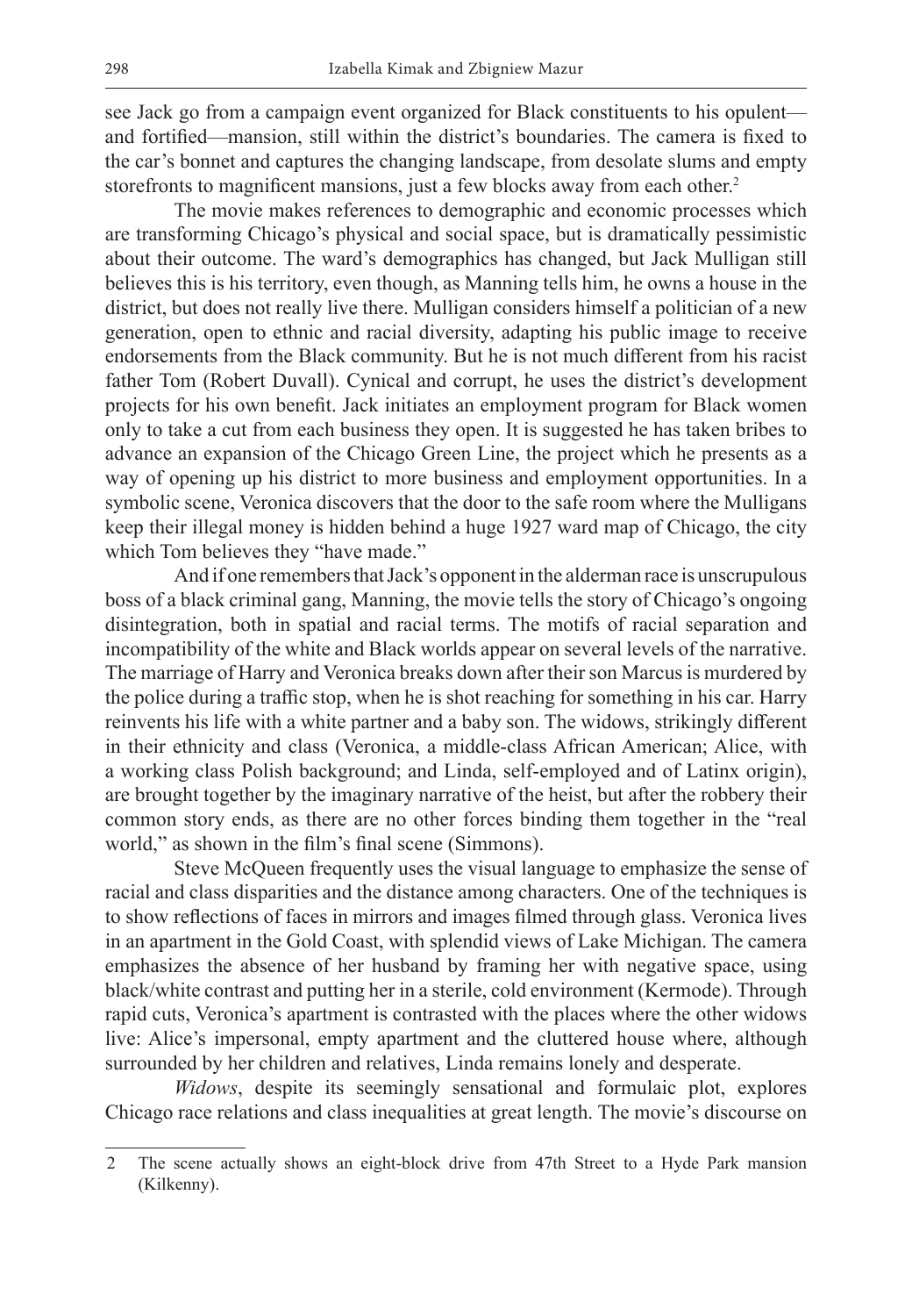race bears distinct similarities to that of Rashid Johnson's contemporaneous adaptation of *Native Son* (and Wright's novel itself). However, in contrast to Johnson, McQueen gives account of new processes such as Black social mobility and gentrification of Black districts, and offers a more complex picture of Chicago's ethnic diversity. In *Widows*, the space of the Windy City is subject to slow, gradual change, but this physical transformation does not affect the social space—and fate—of the majority of urban Blacks, which seems to be still shaped by larger social and political forces.

# *The Hate U Give*

*The Hate U Give*, a 2018 film directed by George Tillman Jr., based on the young adult novel of the same title written in 2017 by Angie Thomas, similarly to *Native Son—*novel and film—manifests the existence of clearly demarcated and hardly crossable lines separating Black and white populations of American cities. Even though Thomas's novel is set in a fictional urban milieu, its depiction of Garden Heights—a black ghetto where the teenage protagonist lives with her family—and of Williamson—an uppermiddle-class area where she goes to an almost exclusively white school—corresponds to the divisions of Chicago into Black and white zones that we have already pointed out in *Native Son*.

Written with young adult readers in mind, the novel employs relatively simple and informal diction to present the story of its first-person narrator/protagonist Starr, who in the wake of a white police officer shooting of her unarmed Black friend begins to ponder her identity as a Black American and starts to develop a certain political consciousness.3 Both in the novel and in the film, Starr is portrayed as having a sort of compartmentalized identity, corresponding to the two worlds—or spatial zones—that she simultaneously inhabits: that of the Black ghetto, presented as a dangerous space, fraught with gang violence and drug abuse, and that of a white school, where she and her brother are practically the only Black students. As Starr puts it in Thomas's narrative, "Williamson is one world and Garden Heights is another, and I have to keep them separate" (Thomas 35). Lee M. Pierce reads Starr's code-switching as "an instantiation of the double consciousness concept-metaphor" developed by W. E. B. Du Bois (416). She goes on to argue that "[t]o come of age, Starr must shift from a DuBoisian double consciousness to a Fanonian one; instead of two identities in perpetual tension, Starr must shed the White false consciousness layered over the real of Black identity" (416). What Pierce finds problematic about the narrative—both in its literary and cinematic versions—is the fact that ultimately "Starr is made White not in the demographic sense, but in the sense of having the illusion of Whiteness afforded by her capacity for political speech" (417). In other words, she becomes "white" by virtue of being able to perform the political ritual of speaking out, a capacity that very few Blacks enjoy.

It is interesting that Blackness is articulated in both the novel and its film adaptation in terms of certain easily recognizable tokens such as hip-hop music,

<sup>3</sup> Bernard Beck cites the film adaptation of Thomas's book as an example of "a recent outpouring of movies of protest by African American moviemakers" (202) addressing police brutality against Black youth.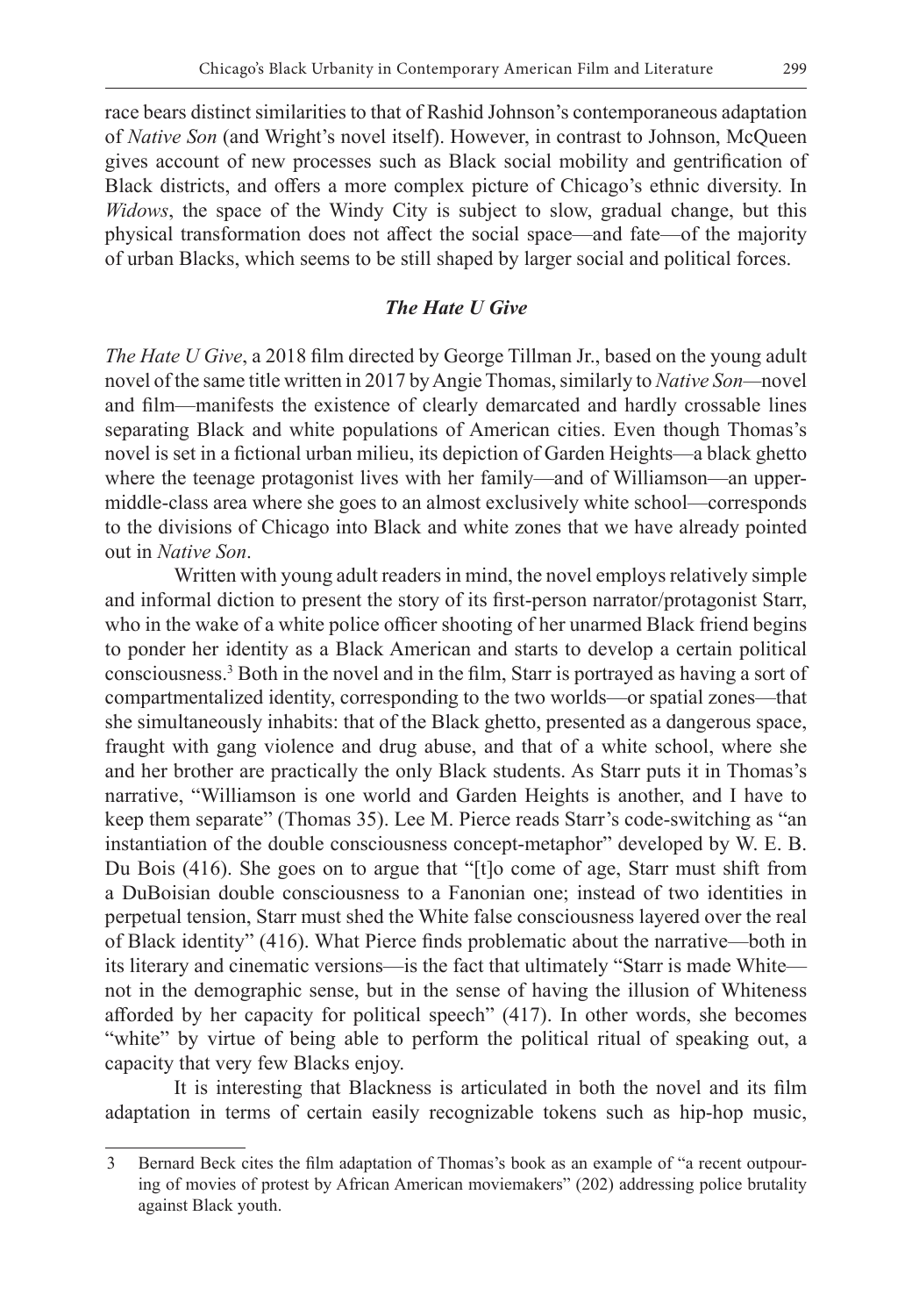basketball playing, wearing Air Jordan sneakers, and the like. These tokens of Blackness are perfectly acceptable to whites, especially when they are "performed" within a white space and preferably by whites themselves. This way Blackness is disciplined/ domesticated and deprived of its unruly, uncontainable potential. White students at Starr's school listen and dance to hip-hop, and play basketball, thus performing this aestheticized version of Blackness. However, when they are exposed to the genuine conditions of life in a Black ghetto, for example when Starr's schoolfriends visit her at home and hear gun shots—a scene narrated in the book, though not in the movie or when Starr's childhood friend Khalil is murdered and the whole district explodes into a wave of violent protests and demonstrations, white "fans" of Blackness by and large exhibit their displeasure and try to distance themselves from matters Black by withdrawing into their safe white suburban worlds.

The white consumption of Blackness is presented in Thomas's novel and Tillman Jr.'s film in contrast to a more authentic Blackness of Starr's father, Big Mav, who is deeply concerned about the fate of both his family and his community and manifests a decidedly political stance, shown for example in his unwavering support for the ideology of the Black Panthers or his prayers to Black Jesus. The father tries to protect his family by inculcating in his children the proper ways of behaving when stopped by a cop. He, however, refuses to leave the area despite the pleadings of his wife—who demanded that the children be placed in a school far away from their district—and her brother, who is a police officer himself. In this respect, the film adaptation fails to give justice to the complexity of characterization that Thomas attains in her narrative. Unlike in the film, the book's Big Mav and his brother-inlaw manage to forge a connection based on their Black masculinity, whereas the film portrays Uncle Carlos almost as an Oreo, with white values and viewpoint internalized to a large degree. Further, in the novel the family ultimately decide to relocate to a safer neighborhood, without, however, severing their ties with Garden Heights. One can venture a statement that the cinematic narrative offers a somewhat watereddown version of the story, perhaps more amenable to the viewing public. Still, in both the novel and the movie, the white and Black worlds are presented as essentially irreconcilable.

## **Conclusion**

Although *Native Son, Widows*, and *The Hate U Give* belong to very different cinematic genres, the three films offer complex articulations of the relationships between race, violence, and urbanity in twenty-first-century America. The three movies present the American city, Chicago being a representative example, as still divided into racial zones, with clear demarcation lines. Despite the transformations of physical urban space, the on-going processes of social production of space result in systemic marginalization and exclusion of African-Americans. The motif which links the three movies discussed here is that of violence: the institutional violence against Blacks and the retributive violence committed by African-Americans. This cycle of violence may again be interpreted as a series of attempts to control or defend one's territory, a peculiar form of social practice related to space. Thus, it is interesting to respond to these movies in the context of the 2020 Black Lives Matter protests that were rampant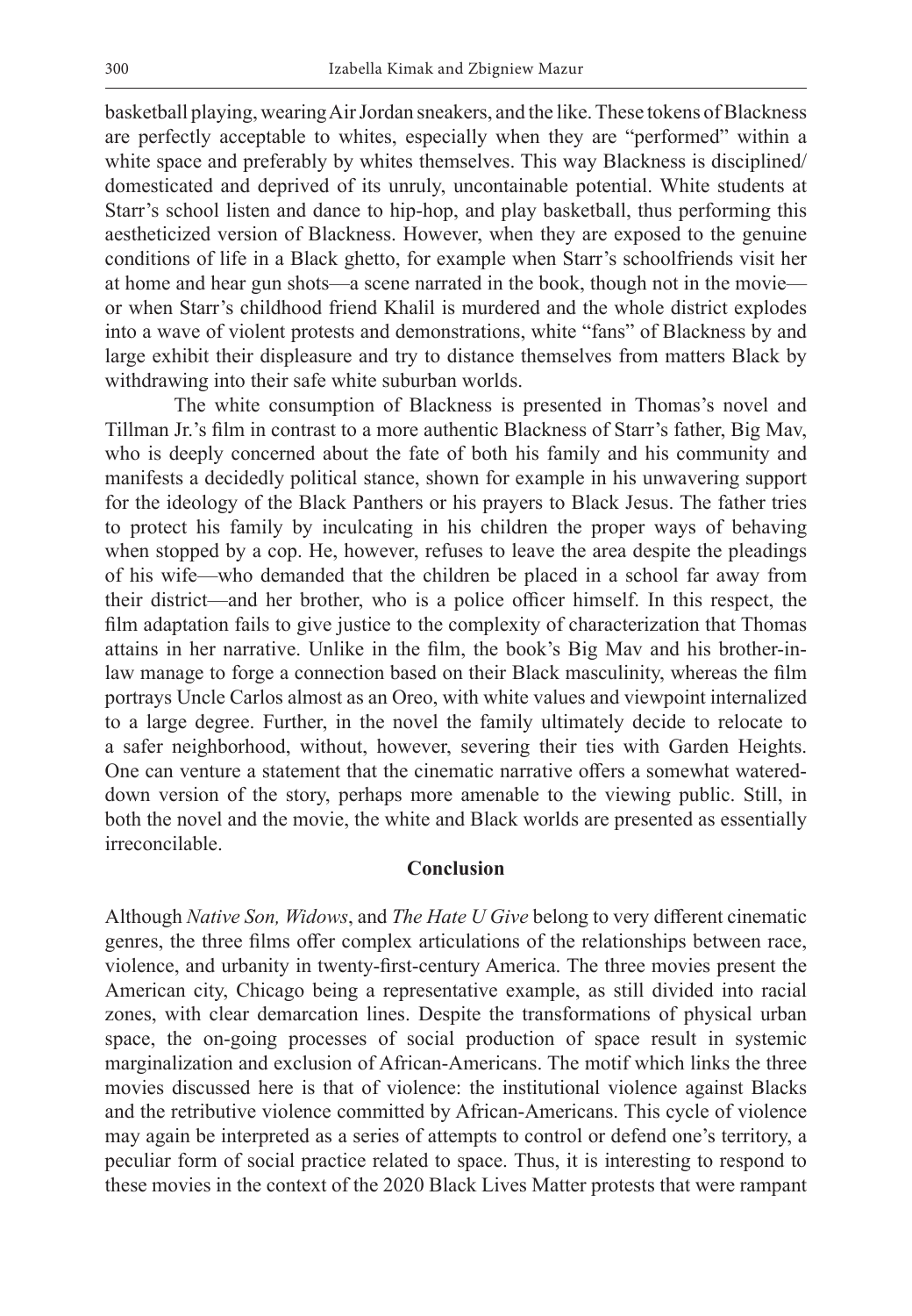in American cities in the wake of George Floyd's death. The media coverage showed the participants protesting against the systemic racism inherent in the US public life, against police brutality, and against unequal access to medical care, felt deeply acutely during the Covid-19 pandemic. American cities got ravaged during the protests, as if their Black participants refused to be contained within their prescribed ghettos. A reflection that comes to mind as regards the outcome of the protests, however, can be articulated in terms of Starr's statement in Thomas's novel: "People like us in situations like this become hashtags, but they rarely get justice" (59).

# **Works Cited**

## **Primary Sources**

*The Hate U Give*. Directed by George Tillman Jr. 2018. 133 mins. Fox 2000 Pictures. *Native Son*. Directed by Jerrold Freedman. American Playhouse Theatrical Films in association with Cinecom Pictures and Cinetudes Films. Diane Silver

Productions. 1986. Lightning Video version: 1987.

*Native Son*. Directed by Pierre Chenal. 1951. 91 mins. African American Film.

*Native Son*. Directed by Rashid Johnson. 2019. 104 mins. HBO Films.

Thomas, Angie. *The Hate U Give*. Balzer + Bray, 2017.

*Widows*. Directed by Steve McQueen. 2018. 130 mins. 20<sup>th</sup> Century Fox.

Wright, Richard. *Native Son*. 1940. Harper Perennial, 2005.

## **Secondary Sources**

Beck, Bernard. "No City for Young Boys: *The Hate You Give*, *When They See Us* and African American Youth." *Multicultural Perspectives*, vol. 21, no. 4, 2019, pp. 202-205.

de Certeau, Michel. *The Practice of Everyday Life*. University of California Press, 1984.

- Coleman, Nancy. "Why We're Capitalizing Black." *The New York Times*, 5 July 2020, https://www.nytimes.com/2020/07/05/insider/capitalized-black.html. Accessed 29 Mar. 2021.
- Di Rosso, Jason. "*Widows*: Steve McQueen's All-Female Heist Movie Takes Aim at the Patriarchy, Racism, Dirty Politics." *The Hub on Screen*, 21 Nov. 2018, https://www.abc.net.au/news/2018-11-22/widows-review-steve-mcqueen-allfemale-heist/10517808. Accessed 29 Mar. 2021.
- Kermode, Mark. "*Widows* Review—Steve McQueen Delivers an Outstanding Heist Thriller." *Guardian*, 4 Nov. 2018, https://www.theguardian.com/film/2018/ nov/04/widows-review-steve-mcqueen-viola-davis-heist-thriller-lynda-laplante. Accessed 29 Mar. 2021.
- Kilkenny, Katie. "Making of *Widows*: How Steve McQueen Went Mainstream for a \$40M Heist Movie." *Hollywood Reporter*, 16 Nov. 2018, https://www. hollywoodreporter.com/news/making-widows-how-steve-mcqueen-wentmainstream-1160326. Accessed 29 Mar. 2021.
- Lefebvre, Henri. *The Production of Space*. Trans. Donald Nicholson-Smith. Blackwell Publishing, 1991.
- Laws, Page. "Not Everybody's Protest Film, Either: *Native Son* among Controversial Film Adaptations." *The Black Scholar*, vol. 39 (2009), no. 1-2, pp. 27-33,